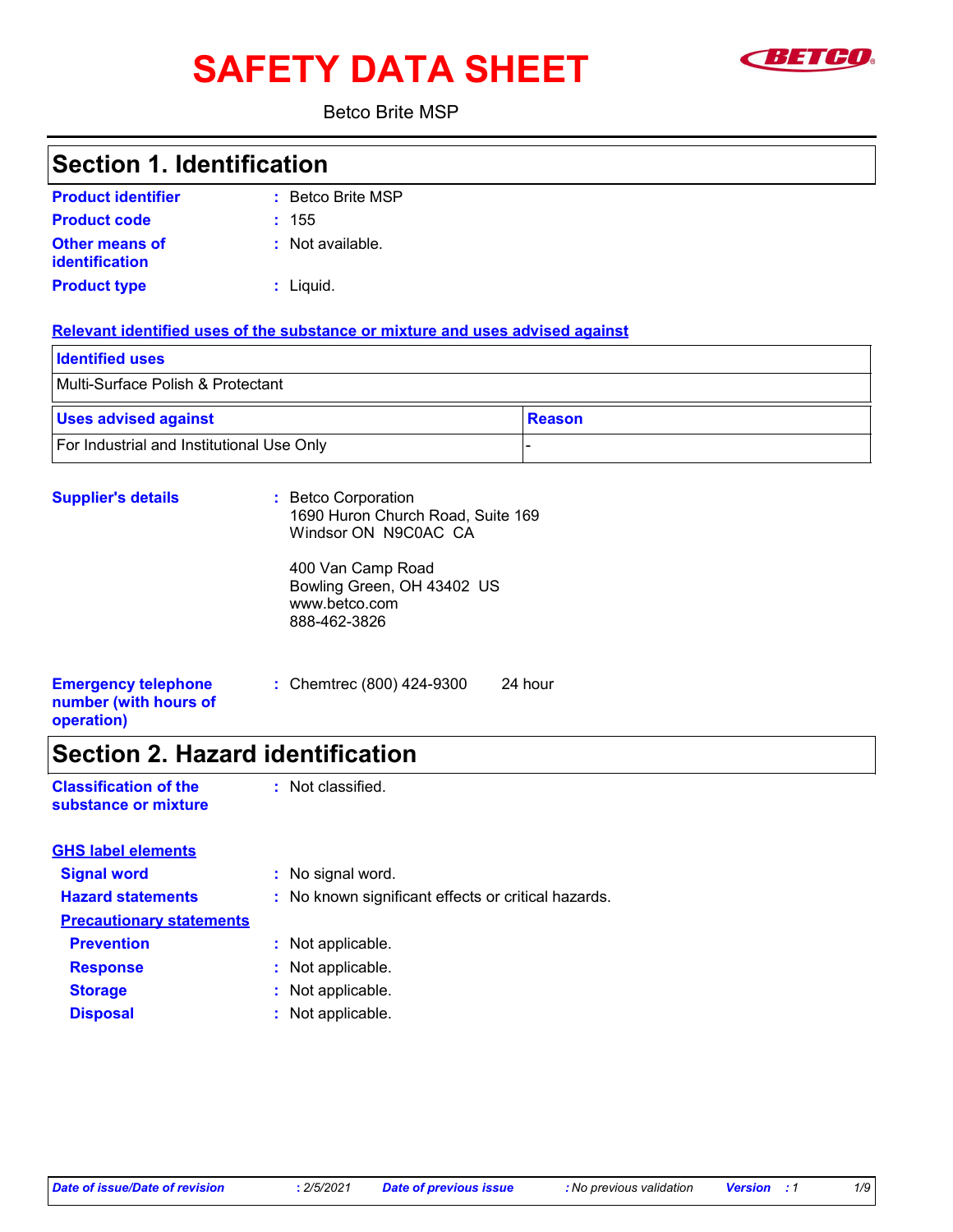# **Section 3. Composition/information on ingredients**

**Substance/mixture :**

**Other means of identification**

: Mixture

**:** Not available.

**There are no ingredients present which, within the current knowledge of the supplier and in the concentrations applicable, are classified as hazardous to health or the environment and hence require reporting in this section.**

**Occupational exposure limits, if available, are listed in Section 8.**

### **Section 4. First-aid measures**

#### **Description of necessary first aid measures**

| <b>Eye contact</b>  | : Immediately flush eyes with plenty of water, occasionally lifting the upper and lower<br>eyelids. Check for and remove any contact lenses. Get medical attention if irritation<br>occurs.                                                                                                                                                               |
|---------------------|-----------------------------------------------------------------------------------------------------------------------------------------------------------------------------------------------------------------------------------------------------------------------------------------------------------------------------------------------------------|
| <b>Inhalation</b>   | : Remove victim to fresh air and keep at rest in a position comfortable for breathing.<br>Get medical attention if symptoms occur.                                                                                                                                                                                                                        |
| <b>Skin contact</b> | : Flush contaminated skin with plenty of water. Remove contaminated clothing and<br>shoes. Get medical attention if symptoms occur.                                                                                                                                                                                                                       |
| <b>Ingestion</b>    | : Wash out mouth with water. Remove victim to fresh air and keep at rest in a<br>position comfortable for breathing. If material has been swallowed and the exposed<br>person is conscious, give small quantities of water to drink. Do not induce vomiting<br>unless directed to do so by medical personnel. Get medical attention if symptoms<br>occur. |

#### **Most important symptoms/effects, acute and delayed**

| <b>Potential acute health effects</b> |                                                                                                                                |
|---------------------------------------|--------------------------------------------------------------------------------------------------------------------------------|
| Eye contact                           | : No known significant effects or critical hazards.                                                                            |
| <b>Inhalation</b>                     | : No known significant effects or critical hazards.                                                                            |
| <b>Skin contact</b>                   | : No known significant effects or critical hazards.                                                                            |
| <b>Ingestion</b>                      | : No known significant effects or critical hazards.                                                                            |
| <b>Over-exposure signs/symptoms</b>   |                                                                                                                                |
| Eye contact                           | : No specific data.                                                                                                            |
| <b>Inhalation</b>                     | : No specific data.                                                                                                            |
| <b>Skin contact</b>                   | : No specific data.                                                                                                            |
| <b>Ingestion</b>                      | : No specific data.                                                                                                            |
|                                       |                                                                                                                                |
|                                       | Indication of immediate medical attention and special treatment needed, if necessary                                           |
| <b>Notes to physician</b>             | : Treat symptomatically. Contact poison treatment specialist immediately if large<br>quantities have been ingested or inhaled. |
| <b>Specific treatments</b>            | : No specific treatment.                                                                                                       |
| <b>Protection of first-aiders</b>     | : No action shall be taken involving any personal risk or without suitable training.                                           |

#### **See toxicological information (Section 11)**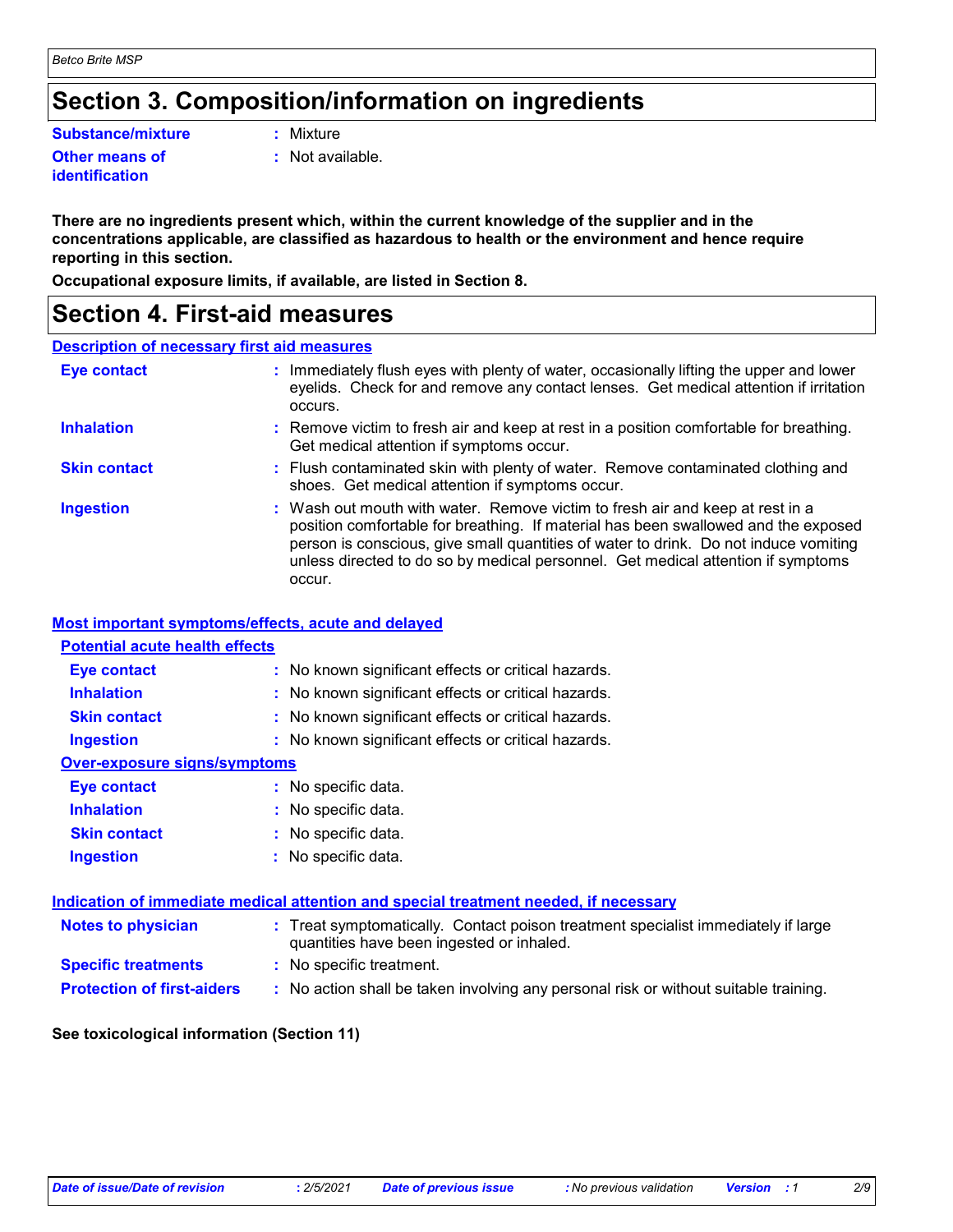# **Section 5. Fire-fighting measures**

| <b>Extinguishing media</b>                               |                                                                                                                                                                                                     |
|----------------------------------------------------------|-----------------------------------------------------------------------------------------------------------------------------------------------------------------------------------------------------|
| <b>Suitable extinguishing</b><br>media                   | : Use an extinguishing agent suitable for the surrounding fire.                                                                                                                                     |
| <b>Unsuitable extinguishing</b><br>media                 | : None known.                                                                                                                                                                                       |
| <b>Specific hazards arising</b><br>from the chemical     | : In a fire or if heated, a pressure increase will occur and the container may burst.                                                                                                               |
| <b>Hazardous thermal</b><br>decomposition products       | : No specific data.                                                                                                                                                                                 |
| <b>Special protective actions</b><br>for fire-fighters   | : Promptly isolate the scene by removing all persons from the vicinity of the incident if<br>there is a fire. No action shall be taken involving any personal risk or without<br>suitable training. |
| <b>Special protective</b><br>equipment for fire-fighters | : Fire-fighters should wear appropriate protective equipment and self-contained<br>breathing apparatus (SCBA) with a full face-piece operated in positive pressure<br>mode.                         |

# **Section 6. Accidental release measures**

|                                                                                                  | <b>Personal precautions, protective equipment and emergency procedures</b>                                                                                                                                                                                                                                                                                                                                                                                                                                                                                                                  |
|--------------------------------------------------------------------------------------------------|---------------------------------------------------------------------------------------------------------------------------------------------------------------------------------------------------------------------------------------------------------------------------------------------------------------------------------------------------------------------------------------------------------------------------------------------------------------------------------------------------------------------------------------------------------------------------------------------|
| For non-emergency<br>personnel                                                                   | : No action shall be taken involving any personal risk or without suitable training.<br>Evacuate surrounding areas. Keep unnecessary and unprotected personnel from<br>entering. Do not touch or walk through spilled material. Put on appropriate<br>personal protective equipment.                                                                                                                                                                                                                                                                                                        |
|                                                                                                  | For emergency responders : If specialized clothing is required to deal with the spillage, take note of any<br>information in Section 8 on suitable and unsuitable materials. See also the<br>information in "For non-emergency personnel".                                                                                                                                                                                                                                                                                                                                                  |
| <b>Environmental precautions</b><br><b>Methods and materials for containment and cleaning up</b> | : Avoid dispersal of spilled material and runoff and contact with soil, waterways,<br>drains and sewers. Inform the relevant authorities if the product has caused<br>environmental pollution (sewers, waterways, soil or air).                                                                                                                                                                                                                                                                                                                                                             |
|                                                                                                  |                                                                                                                                                                                                                                                                                                                                                                                                                                                                                                                                                                                             |
| <b>Small spill</b>                                                                               | : Stop leak if without risk. Move containers from spill area. Dilute with water and mop<br>up if water-soluble. Alternatively, or if water-insoluble, absorb with an inert dry<br>material and place in an appropriate waste disposal container. Dispose of via a<br>licensed waste disposal contractor.                                                                                                                                                                                                                                                                                    |
| <b>Large spill</b>                                                                               | : Stop leak if without risk. Move containers from spill area. Prevent entry into sewers,<br>water courses, basements or confined areas. Wash spillages into an effluent<br>treatment plant or proceed as follows. Contain and collect spillage with non-<br>combustible, absorbent material e.g. sand, earth, vermiculite or diatomaceous earth<br>and place in container for disposal according to local regulations (see Section 13).<br>Dispose of via a licensed waste disposal contractor. Note: see Section 1 for<br>emergency contact information and Section 13 for waste disposal. |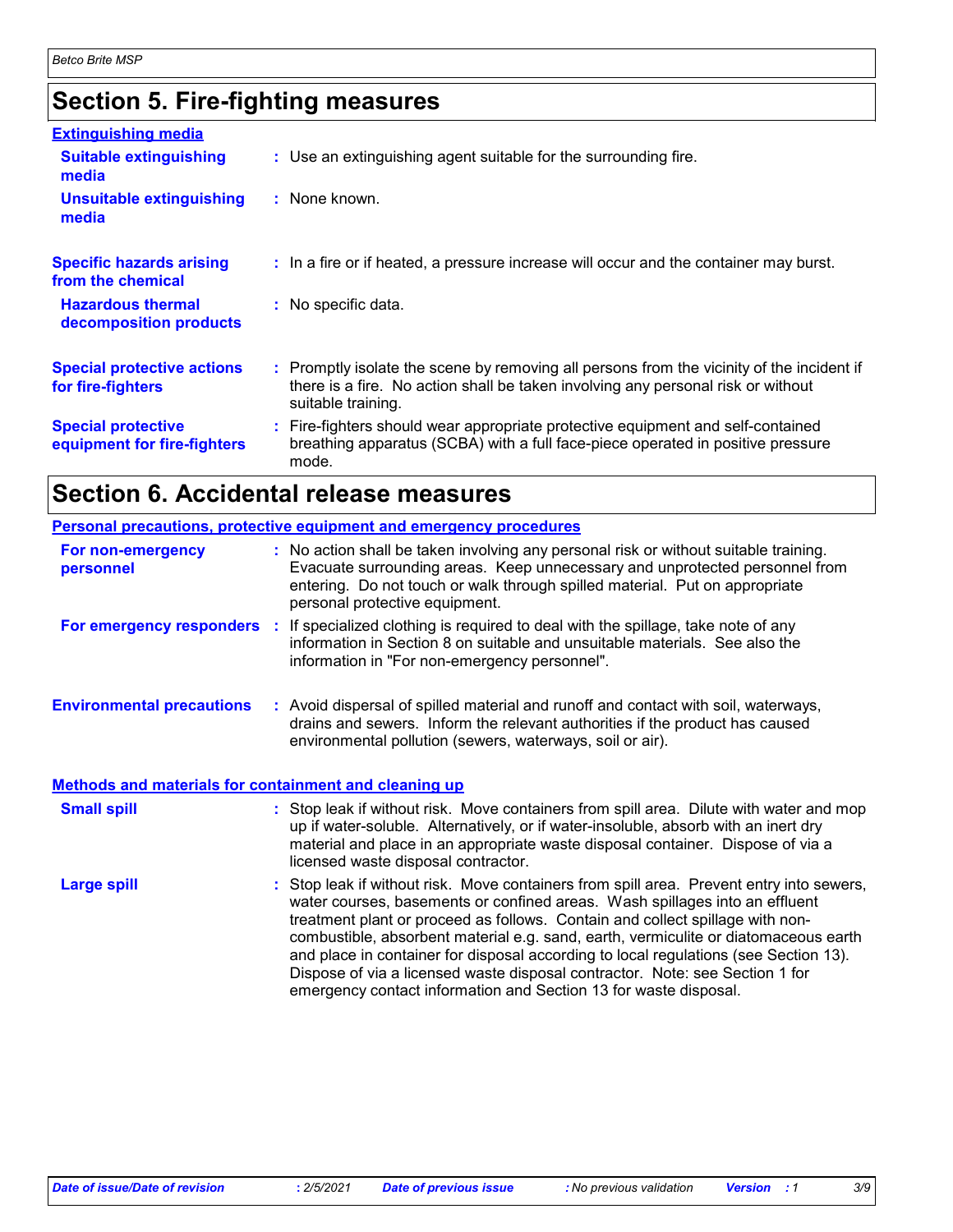# **Section 7. Handling and storage**

#### **Precautions for safe handling**

| <b>Protective measures</b><br><b>Advice on general</b><br>occupational hygiene   | : Put on appropriate personal protective equipment (see Section 8).<br>: Eating, drinking and smoking should be prohibited in areas where this material is<br>handled, stored and processed. Workers should wash hands and face before<br>eating, drinking and smoking. Remove contaminated clothing and protective<br>equipment before entering eating areas. See also Section 8 for additional<br>information on hygiene measures.                                                                                                                                               |
|----------------------------------------------------------------------------------|------------------------------------------------------------------------------------------------------------------------------------------------------------------------------------------------------------------------------------------------------------------------------------------------------------------------------------------------------------------------------------------------------------------------------------------------------------------------------------------------------------------------------------------------------------------------------------|
| <b>Conditions for safe storage,</b><br>including any<br><b>incompatibilities</b> | : Store in accordance with local regulations. Store in original container protected<br>from direct sunlight in a dry, cool and well-ventilated area, away from incompatible<br>materials (see Section 10) and food and drink. Keep container tightly closed and<br>sealed until ready for use. Containers that have been opened must be carefully<br>resealed and kept upright to prevent leakage. Do not store in unlabeled containers.<br>Use appropriate containment to avoid environmental contamination. See Section 10<br>for incompatible materials before handling or use. |

### **Section 8. Exposure controls/personal protection**

#### **Control parameters**

| <b>Occupational exposure limits</b> |  |
|-------------------------------------|--|
|-------------------------------------|--|

None.

| <b>Appropriate engineering</b>                   | : Good general ventilation should be sufficient to control worker exposure to airborne                                                                                                                                                                                                                                          |
|--------------------------------------------------|---------------------------------------------------------------------------------------------------------------------------------------------------------------------------------------------------------------------------------------------------------------------------------------------------------------------------------|
| <b>controls</b>                                  | contaminants.                                                                                                                                                                                                                                                                                                                   |
| <b>Environmental exposure</b><br><b>controls</b> | : Emissions from ventilation or work process equipment should be checked to ensure<br>they comply with the requirements of environmental protection legislation. In some<br>cases, fume scrubbers, filters or engineering modifications to the process<br>equipment will be necessary to reduce emissions to acceptable levels. |

| <b>Individual protection measures</b> |                                                                                                                                                                                                                                                                                                                                                                                                                 |
|---------------------------------------|-----------------------------------------------------------------------------------------------------------------------------------------------------------------------------------------------------------------------------------------------------------------------------------------------------------------------------------------------------------------------------------------------------------------|
| <b>Hygiene measures</b>               | : Wash hands, forearms and face thoroughly after handling chemical products, before<br>eating, smoking and using the lavatory and at the end of the working period.<br>Appropriate techniques should be used to remove potentially contaminated clothing.<br>Wash contaminated clothing before reusing. Ensure that eyewash stations and<br>safety showers are close to the workstation location.               |
| <b>Eye/face protection</b>            | : Safety eyewear complying with an approved standard should be used when a risk<br>assessment indicates this is necessary to avoid exposure to liquid splashes, mists,<br>gases or dusts. If contact is possible, the following protection should be worn,<br>unless the assessment indicates a higher degree of protection: safety glasses with<br>side-shields. Recommended: safety glasses with side-shields |
| <b>Skin protection</b>                |                                                                                                                                                                                                                                                                                                                                                                                                                 |
| <b>Hand protection</b>                | : Chemical-resistant, impervious gloves complying with an approved standard should<br>be worn at all times when handling chemical products if a risk assessment indicates<br>this is necessary.                                                                                                                                                                                                                 |
| <b>Body protection</b>                | : Personal protective equipment for the body should be selected based on the task<br>being performed and the risks involved and should be approved by a specialist<br>before handling this product.                                                                                                                                                                                                             |
| <b>Other skin protection</b>          | : Appropriate footwear and any additional skin protection measures should be<br>selected based on the task being performed and the risks involved and should be<br>approved by a specialist before handling this product.                                                                                                                                                                                       |
|                                       |                                                                                                                                                                                                                                                                                                                                                                                                                 |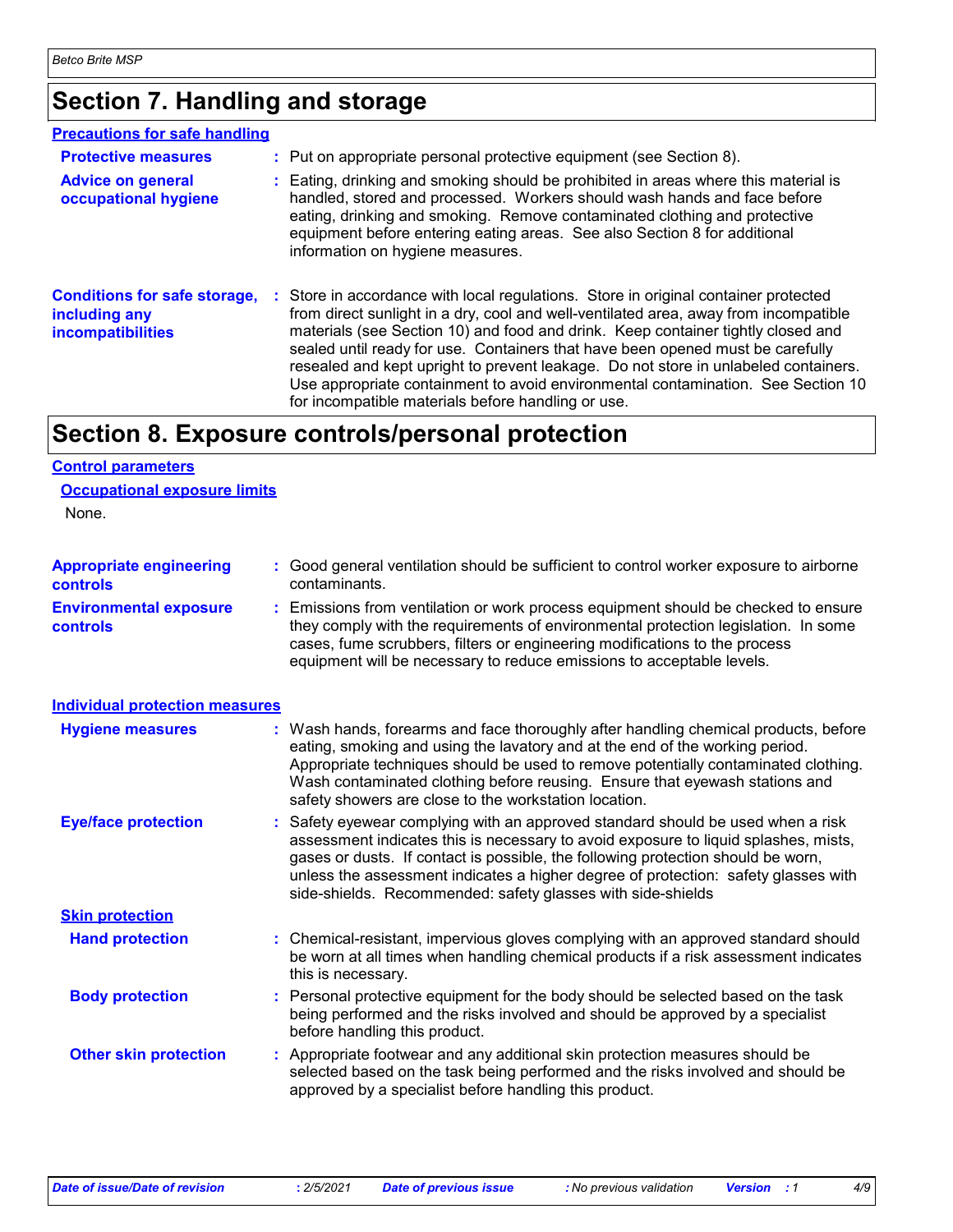### **Section 8. Exposure controls/personal protection**

#### **Respiratory protection :**

: Based on the hazard and potential for exposure, select a respirator that meets the appropriate standard or certification. Respirators must be used according to a respiratory protection program to ensure proper fitting, training, and other important aspects of use.

### **Section 9. Physical and chemical properties**

| <b>Appearance</b>                                      |                                                                      |
|--------------------------------------------------------|----------------------------------------------------------------------|
| <b>Physical state</b>                                  | $:$ Liquid.                                                          |
| <b>Color</b>                                           | Off-white.                                                           |
| Odor                                                   | : Lemon-like.                                                        |
| <b>Odor threshold</b>                                  | $\cdot$ Not available.                                               |
| pH                                                     | : 7 to 8.5                                                           |
| <b>Melting point</b>                                   | Not available.                                                       |
| <b>Boiling point</b>                                   | : Not available.                                                     |
| <b>Flash point</b>                                     | Closed cup: Not applicable. [Product does not sustain combustion.]   |
| <b>Evaporation rate</b>                                | Not available.                                                       |
| <b>Flammability (solid, gas)</b>                       | Not available.                                                       |
| <b>Lower and upper explosive</b><br>(flammable) limits | : Not available.                                                     |
| <b>Vapor pressure</b>                                  | $:$ Not available.                                                   |
| <b>Vapor density</b>                                   | : Not available.                                                     |
| <b>Relative density</b>                                | $\div$ 1                                                             |
| <b>Solubility</b>                                      | Easily soluble in the following materials: cold water and hot water. |
| <b>Solubility in water</b>                             | Not available.                                                       |
| <b>Partition coefficient: n-</b><br>octanol/water      | : Not available.                                                     |
| <b>Auto-ignition temperature</b>                       | $:$ Not available.                                                   |
| <b>Decomposition temperature</b>                       | : Not available.                                                     |
| <b>Viscosity</b>                                       | : Not available.                                                     |
| Flow time (ISO 2431)                                   | $:$ Not available.                                                   |

### **Section 10. Stability and reactivity**

| <b>Reactivity</b>                            | : No specific test data related to reactivity available for this product or its ingredients.              |
|----------------------------------------------|-----------------------------------------------------------------------------------------------------------|
| <b>Chemical stability</b>                    | : The product is stable.                                                                                  |
| <b>Possibility of hazardous</b><br>reactions | : Under normal conditions of storage and use, hazardous reactions will not occur.                         |
| <b>Conditions to avoid</b>                   | : No specific data.                                                                                       |
| <b>Incompatible materials</b>                | : Not available.                                                                                          |
| <b>Hazardous decomposition</b><br>products   | : Under normal conditions of storage and use, hazardous decomposition products<br>should not be produced. |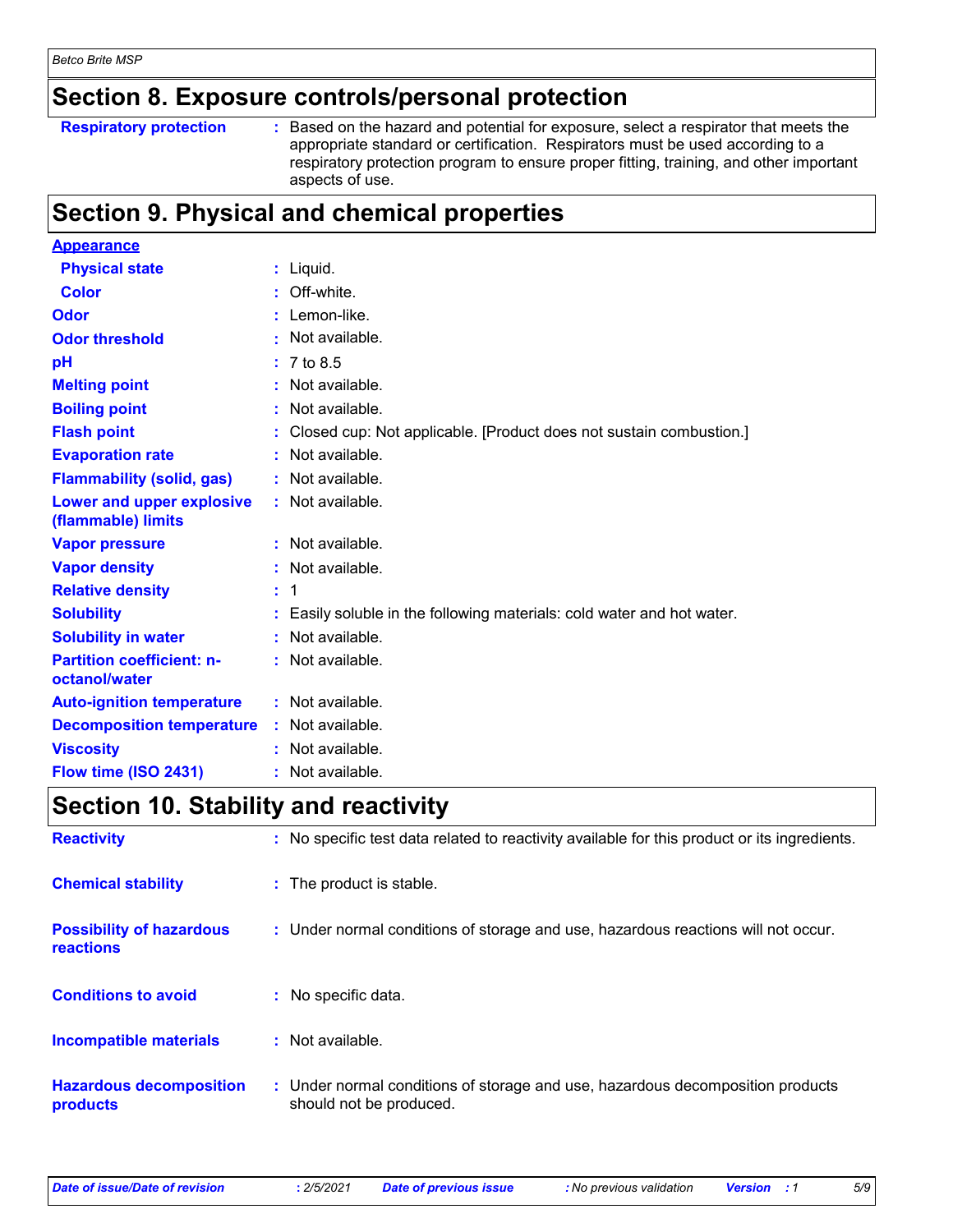# **Section 11. Toxicological information**

#### **Information on toxicological effects**

**Acute toxicity**

Not available.

#### **Irritation/Corrosion**

Not available.

#### **Sensitization**

Not available.

#### **Mutagenicity**

Not available.

#### **Carcinogenicity**

Not available.

#### **Reproductive toxicity**

Not available.

#### **Teratogenicity**

Not available.

#### **Specific target organ toxicity (single exposure)**

Not available.

#### **Specific target organ toxicity (repeated exposure)** Not available.

**Aspiration hazard**

Not available.

| <b>Information on the likely</b><br>routes of exposure | : Routes of entry anticipated: Dermal.<br>Routes of entry not anticipated: Oral, Inhalation. |
|--------------------------------------------------------|----------------------------------------------------------------------------------------------|
| <b>Potential acute health effects</b>                  |                                                                                              |
| <b>Eye contact</b>                                     | : No known significant effects or critical hazards.                                          |
| <b>Inhalation</b>                                      | : No known significant effects or critical hazards.                                          |
| <b>Skin contact</b>                                    | : No known significant effects or critical hazards.                                          |
| <b>Ingestion</b>                                       | : No known significant effects or critical hazards.                                          |

|                     | <b>Symptoms related to the physical, chemical and toxicological characteristics</b> |
|---------------------|-------------------------------------------------------------------------------------|
| Eye contact         | : No specific data.                                                                 |
| <b>Inhalation</b>   | : No specific data.                                                                 |
| <b>Skin contact</b> | : No specific data.                                                                 |
| <b>Ingestion</b>    | : No specific data.                                                                 |
|                     |                                                                                     |

|                                                   | Delayed and immediate effects and also chronic effects from short and long term exposure |
|---------------------------------------------------|------------------------------------------------------------------------------------------|
| <b>Short term exposure</b>                        |                                                                                          |
| <b>Potential immediate</b><br><b>effects</b>      | : Not available.                                                                         |
| <b>Potential delayed effects : Not available.</b> |                                                                                          |
| <b>Long term exposure</b>                         |                                                                                          |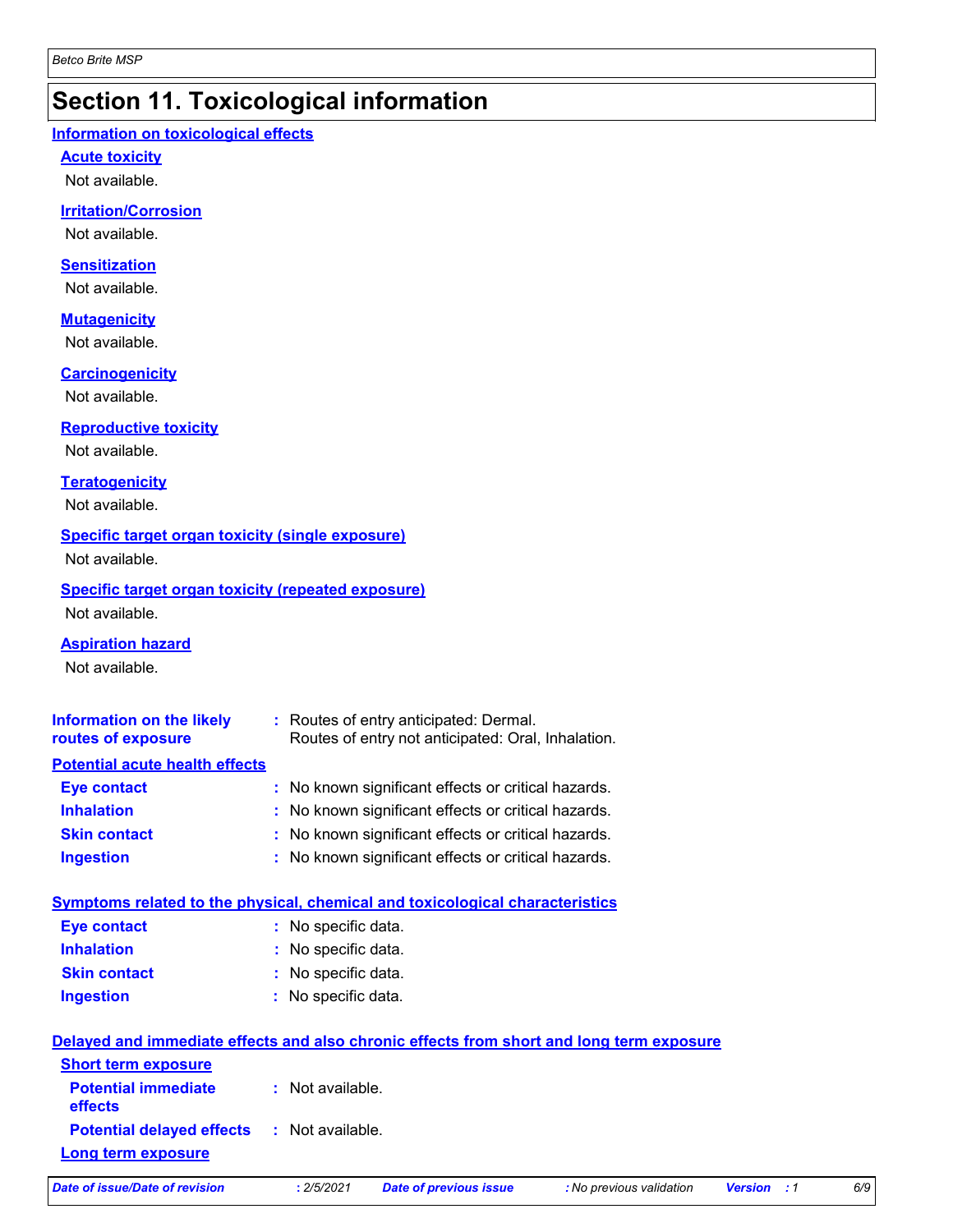### **Section 11. Toxicological information**

**Potential immediate effects**

**:** Not available.

#### **Potential delayed effects :** Not available.

**Potential chronic health effects**

Not available.

| <b>General</b>               | : No known significant effects or critical hazards. |
|------------------------------|-----------------------------------------------------|
| <b>Carcinogenicity</b>       | : No known significant effects or critical hazards. |
| <b>Mutagenicity</b>          | : No known significant effects or critical hazards. |
| <b>Teratogenicity</b>        | : No known significant effects or critical hazards. |
| <b>Developmental effects</b> | : No known significant effects or critical hazards. |
| <b>Fertility effects</b>     | : No known significant effects or critical hazards. |

#### **Numerical measures of toxicity**

**Acute toxicity estimates**

Not available.

# **Section 12. Ecological information**

#### **Toxicity**

Not available.

#### **Persistence and degradability**

Not available.

#### **Bioaccumulative potential**

Not available.

#### **Mobility in soil**

**Soil/water partition coefficient (KOC) :** Not available.

**Other adverse effects** : No known significant effects or critical hazards.

### **Section 13. Disposal considerations**

| <b>Disposal methods</b> | : The generation of waste should be avoided or minimized wherever possible.<br>Disposal of this product, solutions and any by-products should at all times comply<br>with the requirements of environmental protection and waste disposal legislation<br>and any regional local authority requirements. Dispose of surplus and non-<br>recyclable products via a licensed waste disposal contractor. Waste should not be<br>disposed of untreated to the sewer unless fully compliant with the requirements of<br>all authorities with jurisdiction. Waste packaging should be recycled. Incineration or<br>landfill should only be considered when recycling is not feasible. This material and<br>its container must be disposed of in a safe way. Empty containers or liners may<br>retain some product residues. Avoid dispersal of spilled material and runoff and<br>contact with soil, waterways, drains and sewers. |
|-------------------------|-----------------------------------------------------------------------------------------------------------------------------------------------------------------------------------------------------------------------------------------------------------------------------------------------------------------------------------------------------------------------------------------------------------------------------------------------------------------------------------------------------------------------------------------------------------------------------------------------------------------------------------------------------------------------------------------------------------------------------------------------------------------------------------------------------------------------------------------------------------------------------------------------------------------------------|
|                         |                                                                                                                                                                                                                                                                                                                                                                                                                                                                                                                                                                                                                                                                                                                                                                                                                                                                                                                             |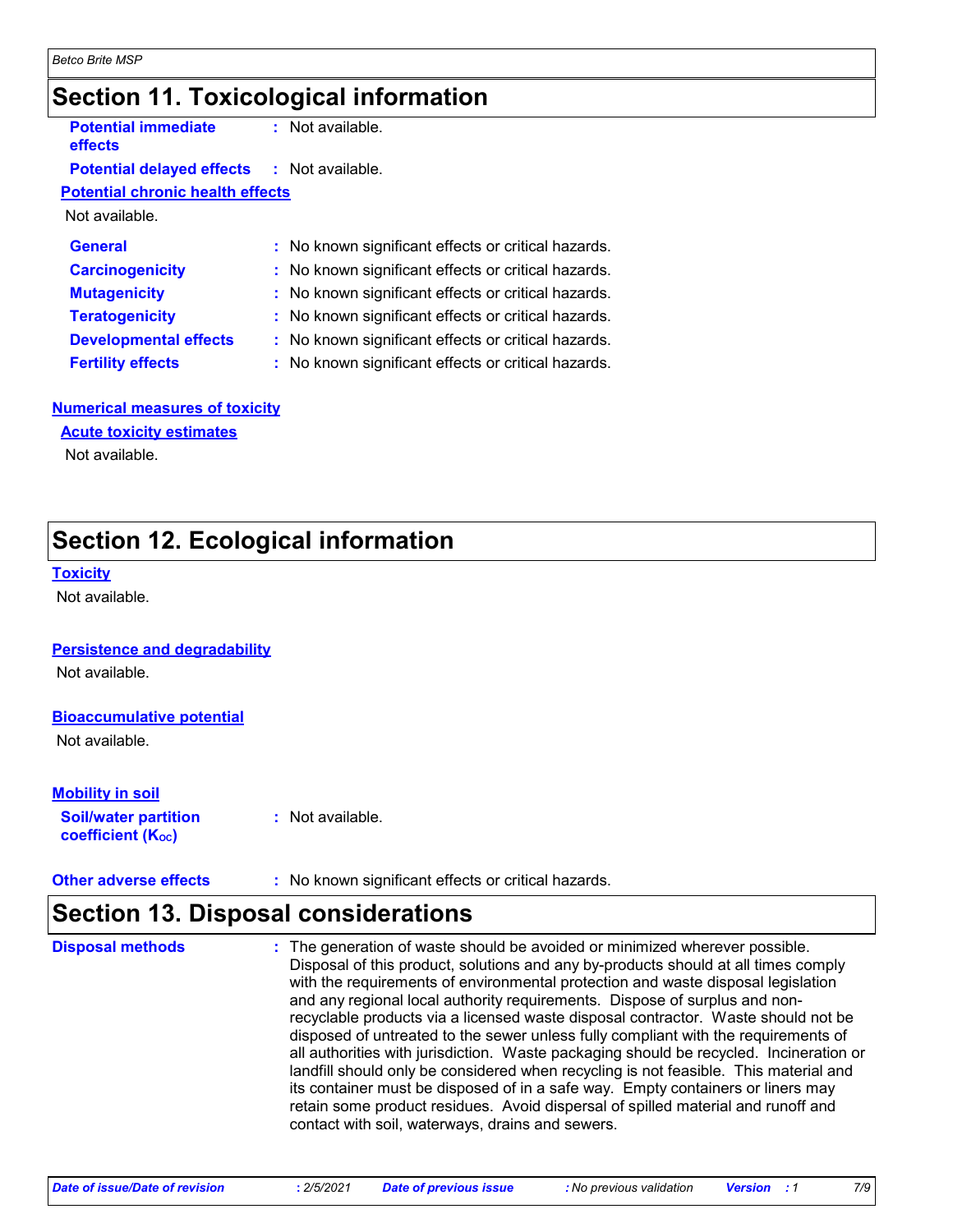### **Section 14. Transport information**

|                                      | <b>TDG</b><br><b>Classification</b> | <b>DOT</b><br><b>Classification</b> | <b>ADR/RID</b> | <b>IMDG</b>    | <b>IATA</b>    |
|--------------------------------------|-------------------------------------|-------------------------------------|----------------|----------------|----------------|
| <b>UN number</b>                     | Not regulated.                      | Not regulated.                      | Not regulated. | Not regulated. | Not regulated. |
| <b>UN proper</b><br>shipping name    |                                     |                                     |                |                |                |
| <b>Transport</b><br>hazard class(es) |                                     |                                     |                |                |                |
| <b>Packing group</b>                 |                                     |                                     |                |                |                |
| <b>Environmental</b><br>hazards      | No.                                 | No.                                 | No.            | No.            | No.            |

**Special precautions for user Transport within user's premises:** always transport in closed containers that are **:** upright and secure. Ensure that persons transporting the product know what to do in the event of an accident or spillage.

**Transport in bulk according :** Not available. **to Annex II of MARPOL and the IBC Code**

### **Section 15. Regulatory information**

#### **Canadian lists**

**Canadian NPRI :** None of the components are listed.

- **CEPA Toxic substances :** None of the components are listed.
	-

**International regulations**

**Chemical Weapon Convention List Schedules I, II & III Chemicals** Not listed.

**Montreal Protocol**

Not listed.

#### **Stockholm Convention on Persistent Organic Pollutants** Not listed.

**Rotterdam Convention on Prior Informed Consent (PIC)**

Not listed.

#### **UNECE Aarhus Protocol on POPs and Heavy Metals** Not listed.

| <b>Inventory list</b> |                                                                                                                                                                                             |
|-----------------------|---------------------------------------------------------------------------------------------------------------------------------------------------------------------------------------------|
| <b>Australia</b>      | : All components are listed or exempted.                                                                                                                                                    |
| <b>Canada</b>         | : All components are listed or exempted.                                                                                                                                                    |
| <b>China</b>          | : All components are listed or exempted.                                                                                                                                                    |
| <b>Europe</b>         | : At least one component is not listed in EINECS but all such components are listed in<br>ELINCS. Please contact your supplier for information on the inventory status of this<br>material. |